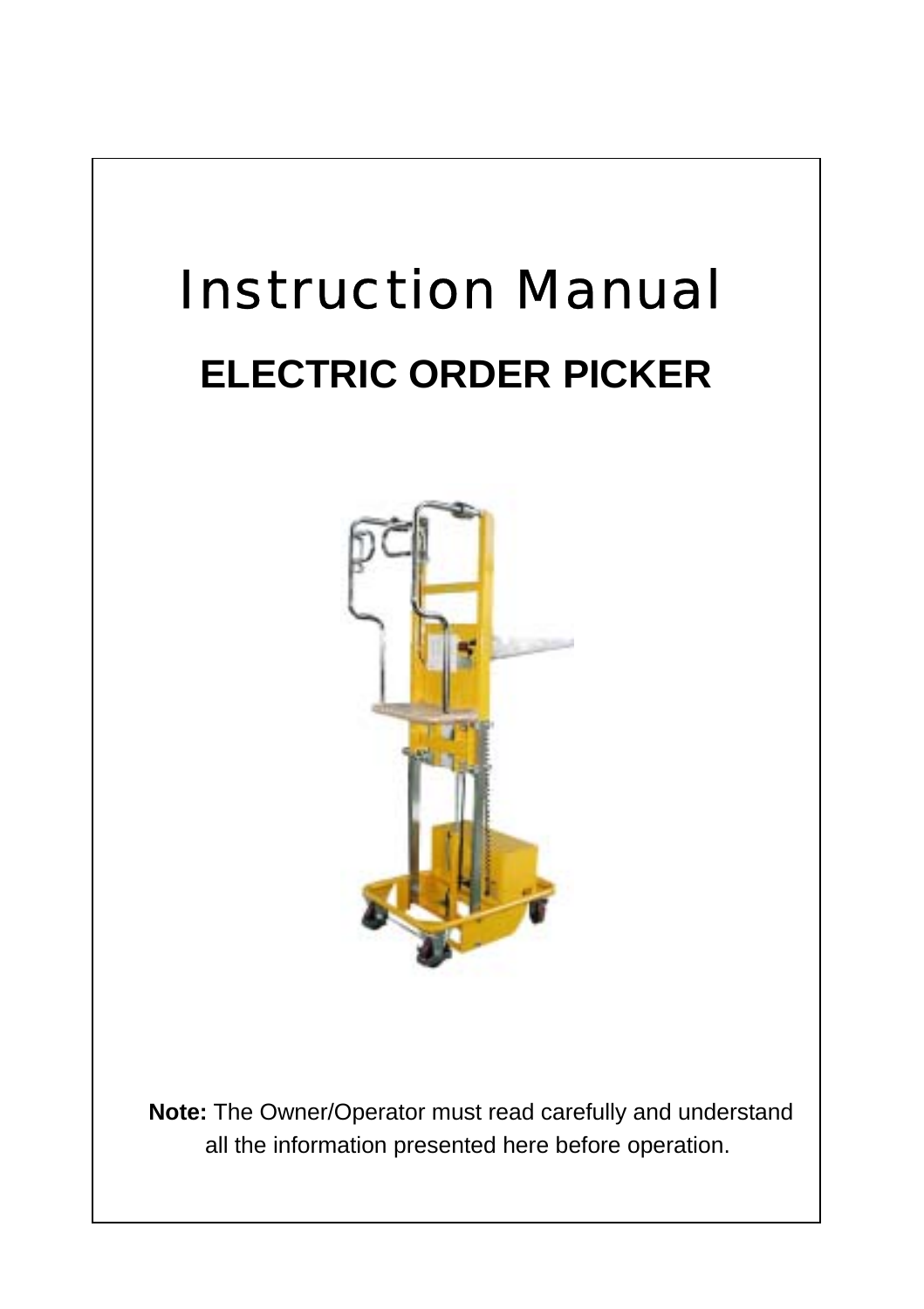# **Content**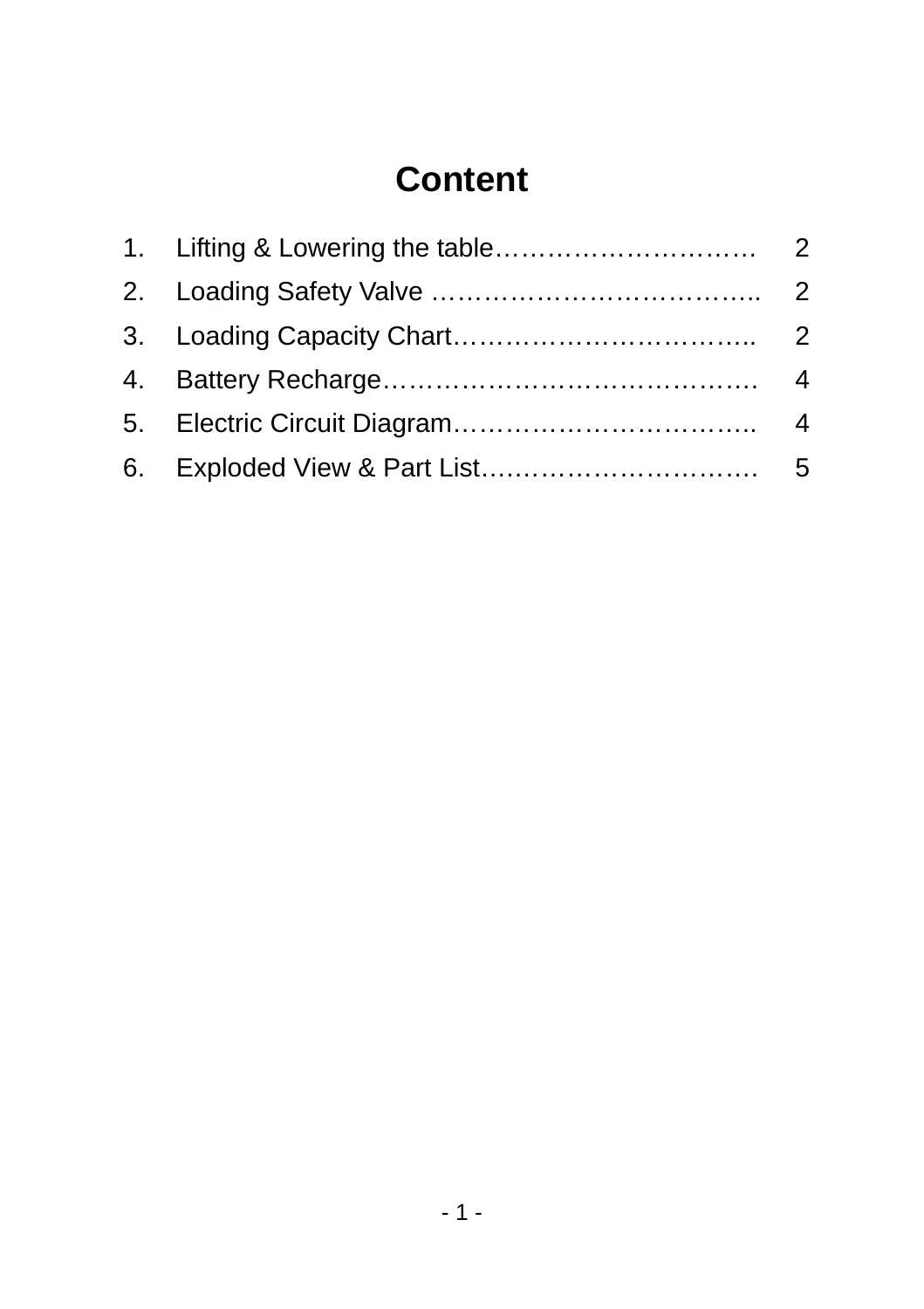THANK YOU FOR USING THIS ELECTRIC ORDER PICKER. FOR YOUR SAFETY AND CORRECT OPERATION, PLEASE CAREFULLY READ THIS INSTRUCTION BEFORE USING IT.

**NOTE:** All of the information reported herein is based on data available at the moment of printing. The factory reserves the right to modify its own products at any moment without notice and incurring in any sanction. So it is suggested to always verify possible updates.

### **1. LIFTING & LOWERING THE TABLE**

To lift the table, push the TWO 'UP' buttons at both left and right handles at the same time.

To lower the table, push the TWO 'DOWN' buttons at both left and right handles at the same time.

## **2. LOADING SAFETY VALVE**

If the table is overloaded, loading safety valve is automatic opened to stop lifting.



 **CAUTION**! **The max. loading capacity is 200Kg (=440LBS)include operator.** 

### **3. LOADING CAPACITY CHART**

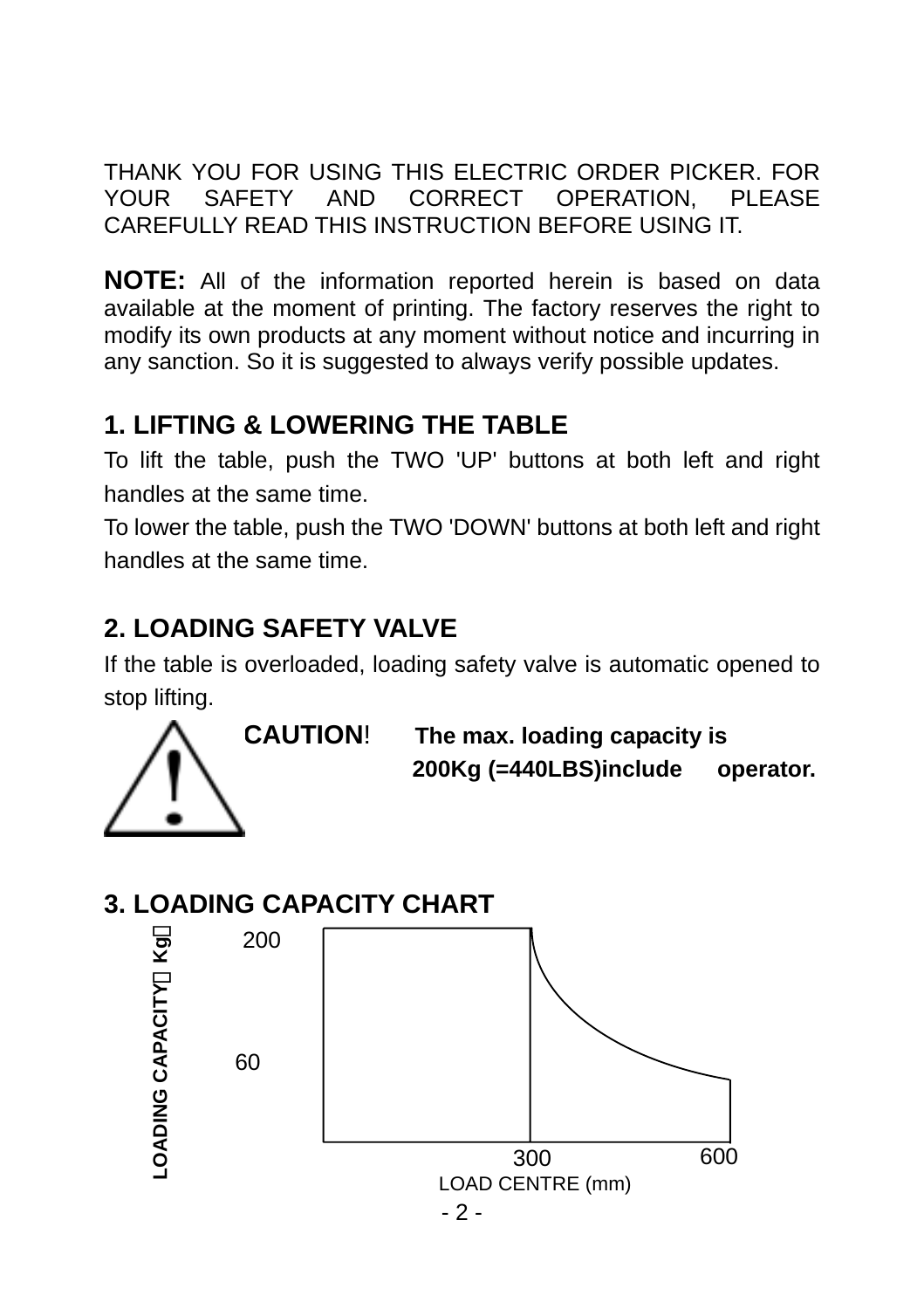- $\diamond$  The max. loading capacity is 200Kg including operator. Do not overload.
- $\Diamond$  Before lifting or lowering the table, make sure to brake the picker.
- $\Diamond$  Before moving the picker, make sure that the table be set at lower position.
- $\diamond$  Ensure the balance of loading. Do not load partially or concentrically.
- $\Diamond$  Store the picker indoor and keep away from rain, water, or acid before storing the picker, turn off the switch.
- $\Diamond$  Rusted or damaged chain may cause breaking off. Stop operating and replace it.
- $\Diamond$  Remove load from the table and use safe stopper to prevent the table lowering when service the lift table.

Ride on the table properly and close the door before lifting



**If operating the picker improperly, a person may be injured. Operate properly according to following instruction.**

- **Do not use the picker on a sloping or soft ground.**
- **Do not enter underneath the table.**
- **Do not ride on the table**



**The max. loading capacity is 200Kg (=440LBS)include operator.**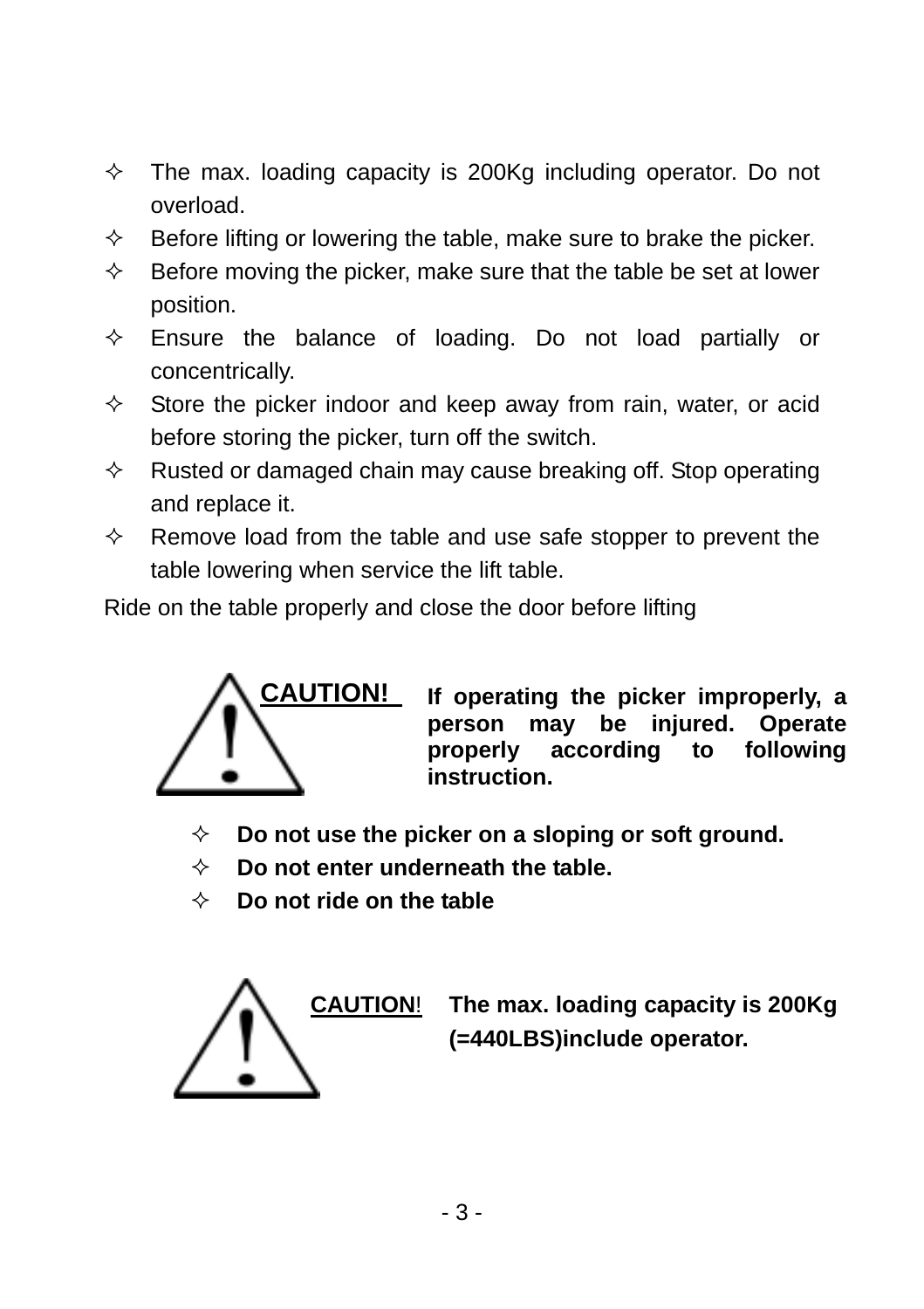#### **4. BATTERY RECHARGE**



**When recharging the battery, keep away from fire. The first recharge time must be more than 10 hours.** 



**CAUTION**! **When the voltage is reduced to 10.5 volt, the battery must be recharged immediately.** 

#### **5. ELECTRIC CIRCUIT DIAGRAM**

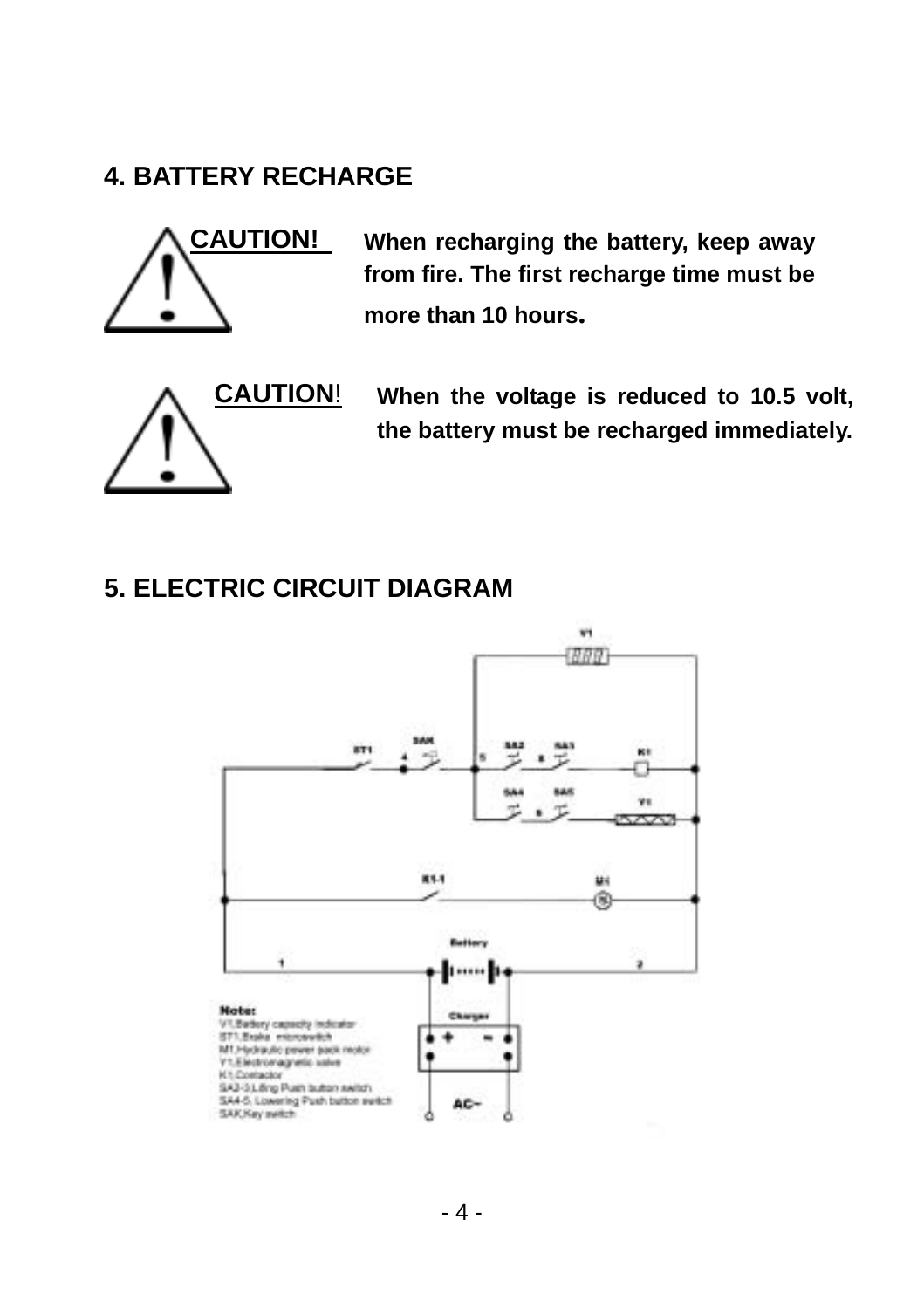

- 5 -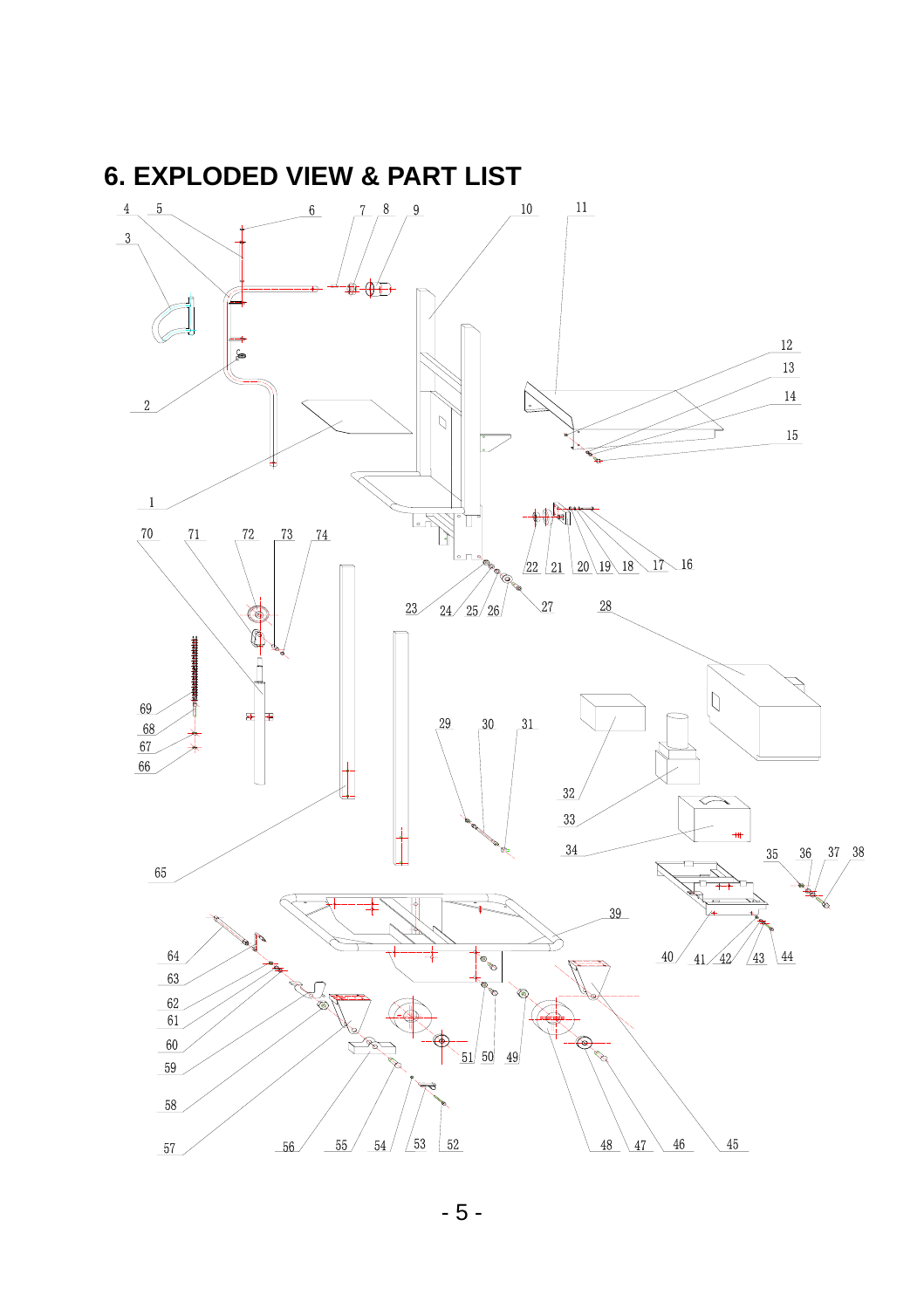| No.            | <b>Description</b>      | Qty            | No. | <b>Description</b>          | Qty            |
|----------------|-------------------------|----------------|-----|-----------------------------|----------------|
| 1              | Cushion                 | 1              | 25  | Spring Washer 12            | 8              |
| $\overline{2}$ | Spring                  | $\overline{2}$ | 26  | Roller                      | 8              |
| 3              | Safety Handrail         | $\overline{2}$ | 27  | Roller axle                 | 8              |
| $\overline{4}$ | Handle                  | $\overline{2}$ | 28  | Pump cover                  | $\mathbf{1}$   |
| 5              | Pin Axle                | $\overline{2}$ | 29  | Right Angle Joint           | 1              |
| 6              | Spacing Retainer 12     | 4              | 30  | Oil hose                    | 1              |
| $\overline{7}$ | Pushbutton              | 4              | 31  | Right angle Joint           | 1              |
| 8              | <b>Pushbutton Mount</b> | $\overline{2}$ | 32  | <b>Battery</b>              | 1              |
| 9              | <b>Pushbutton Case</b>  | $\overline{2}$ | 33  | Power unit pack             | $\mathbf{1}$   |
| 10             | Upper frame             | 1              | 34  | Charger                     | 1              |
| 11             | Platform                | 1              | 35  | Nut M10                     | $\overline{2}$ |
| 12             | Locknut M8              | 4              | 36  | Washer 10                   | $\overline{2}$ |
| 13             | Washer 8                | 4              | 37  | Spring Washer 10            | $\overline{2}$ |
| 14             | Spring Washer 8         | 4              | 38  | Bolt M10×20                 | $\overline{2}$ |
| 15             | Bolt M8× 26             | 4              | 39  | <b>Base</b>                 | 1              |
| 16             | Bolt M8× 30             | 16             | 40  | <b>Power Unit Base</b>      | $\mathbf{1}$   |
| 17             | Spring Washer 8         | 16             | 41  | Nut <sub>6</sub>            | 4              |
| 18             | Washer 8                | 16             | 42  | Spring Washer 6             | 4              |
| 19             | Locknut M8              | 16             | 43  | Washer 6                    | 4              |
| 20             | <b>Fixed plate</b>      | 4              | 44  | Screw M6                    | 4              |
| 21             | Wheel                   | 4              | 45  | Frame of Universal<br>Wheel | 4              |
| 22             | <b>Bearing</b>          | 4              | 46  | Pin of wheel                | 4              |